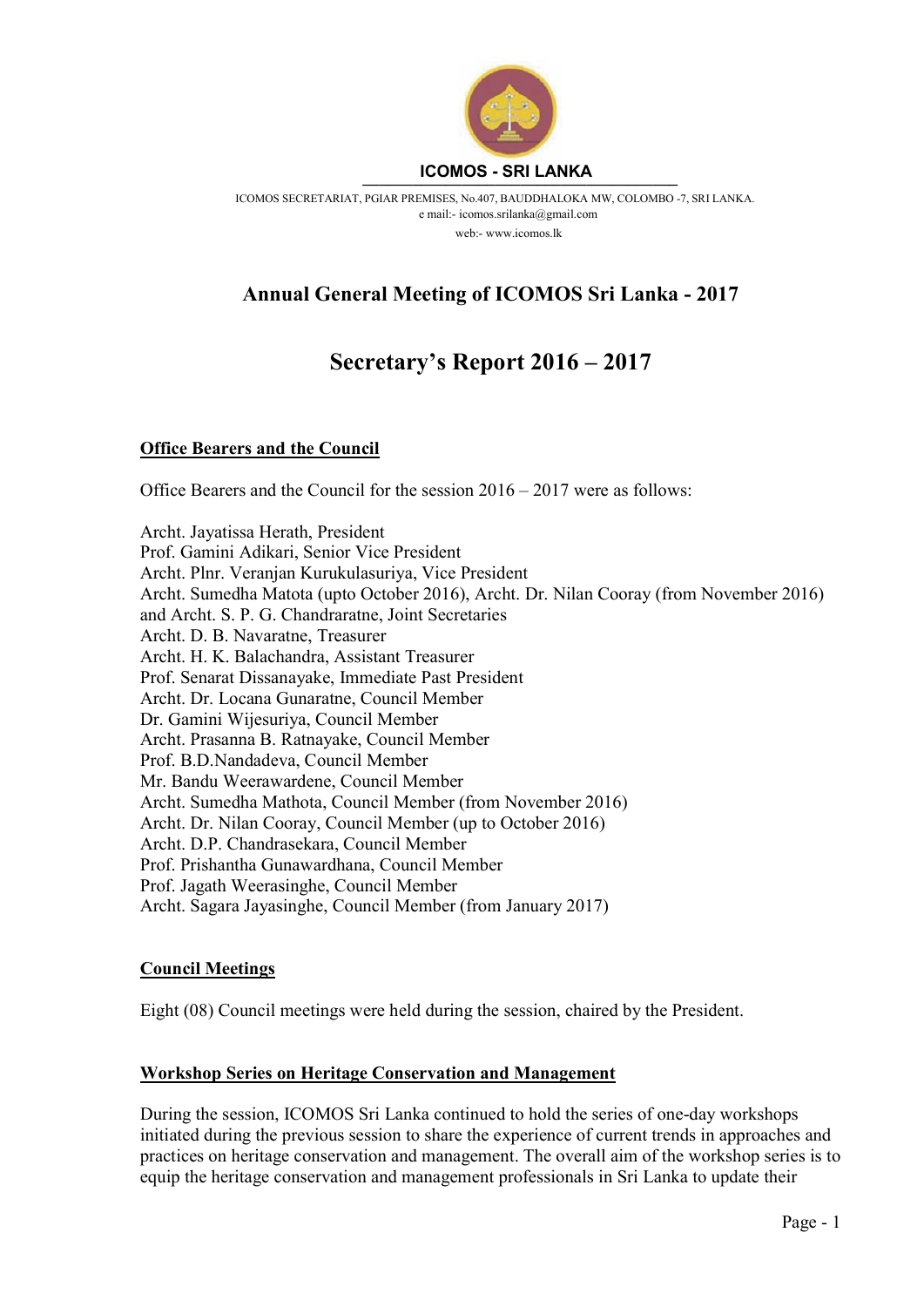professional knowledge and to discuss how best the new approaches and practices could be adopted for current professional practices. The second workshop titled 'Legal Instruments Applicable to Manage Sri Lanka's Cultural Heritage' was held on  $7<sup>th</sup>$  July 2016 at the PGIAR. Archt. Prof. Mandawala was the chief coordinator with Archt. Ashley de Vos as the chief resource person. The third workshop titled 'Conservation of Wall Paintings' was held on 23<sup>rd</sup> January 2017, also at the PGIAR. Prof. Nandadeva was the chief coordinator of the workshop with Prof. Nimal de Silva as the chief resource person. Each of the workshops was attended by more than 40 participants from the Department of Archaeology, Central Cultural Fund and Galle Heritage Foundation. Several private architects, journalists etc. also participated in the workshops and has become a popular and a successful event among the young professionals.

# ICOMOS 50<sup>th</sup> Anniversary

The council decided to hold an International Conference to mark the  $50<sup>th</sup>$  Anniversary of ICOMOS in Colombo. The draft theme for the conference will be "Universalizing the Heritage" with Dr. Roland Siva as the keynote speaker. The council is exploring the possibilities of obtaining financial assistance for the conference from the CCF and to meet the Hon. Minister AkilaViraj Kariyawasam and the DG-CCF to discuss this proposal. In the meantime Dr. Wijesuriya has agreed to revise the theme and the proposal.

# New Member

As decided by the Council following applicants were enrolled as new members of ICOMOS (SL) during the session:

- Ms. Wayani Nirosha Anthoni
- Ms. Amanda Rajapakse
- Ms. Champika Udayangani Dhanapala Wijesinghe
- Mr. Janage Don Anura Indika Piyadasa
- Ven. Mandaramnuwara Chandananda

#### Documentation and Publications

#### Inventory of Heritage Buildings

Archt. Plnr. Veranjan Kurukulasuriya is in the process of coordinating the publication titled 'Inventory of Heritage Buildings' covering Western and North-Western Provinces prepared by the National Physical Planning Department. Council is exploring the possibility of printing this as a joint ICOMOS - CCF publication with due acknowledgement to the authors.

#### Measured drawings of the building within the Galle Fort

The council is also exploring the possibility of publishing the measured drawings prepared by the University of Sri Jayawardhanepura of the building within the Galle Fort that is funded by the US Ambassador's Fund.

#### Documentation of Orotarian Churches in the Northern Province

Following the public lecture for the month of November 2016 by Archt. Sagara Jayasinghe, the council has decided to document the Orotarian Churches that have survived in the Northern Province, which are under the threat of renovation using the funds send by the Diaspora. Archt. Jayasinghe will carry out the documentation. It was decided to make a proposal to request funds